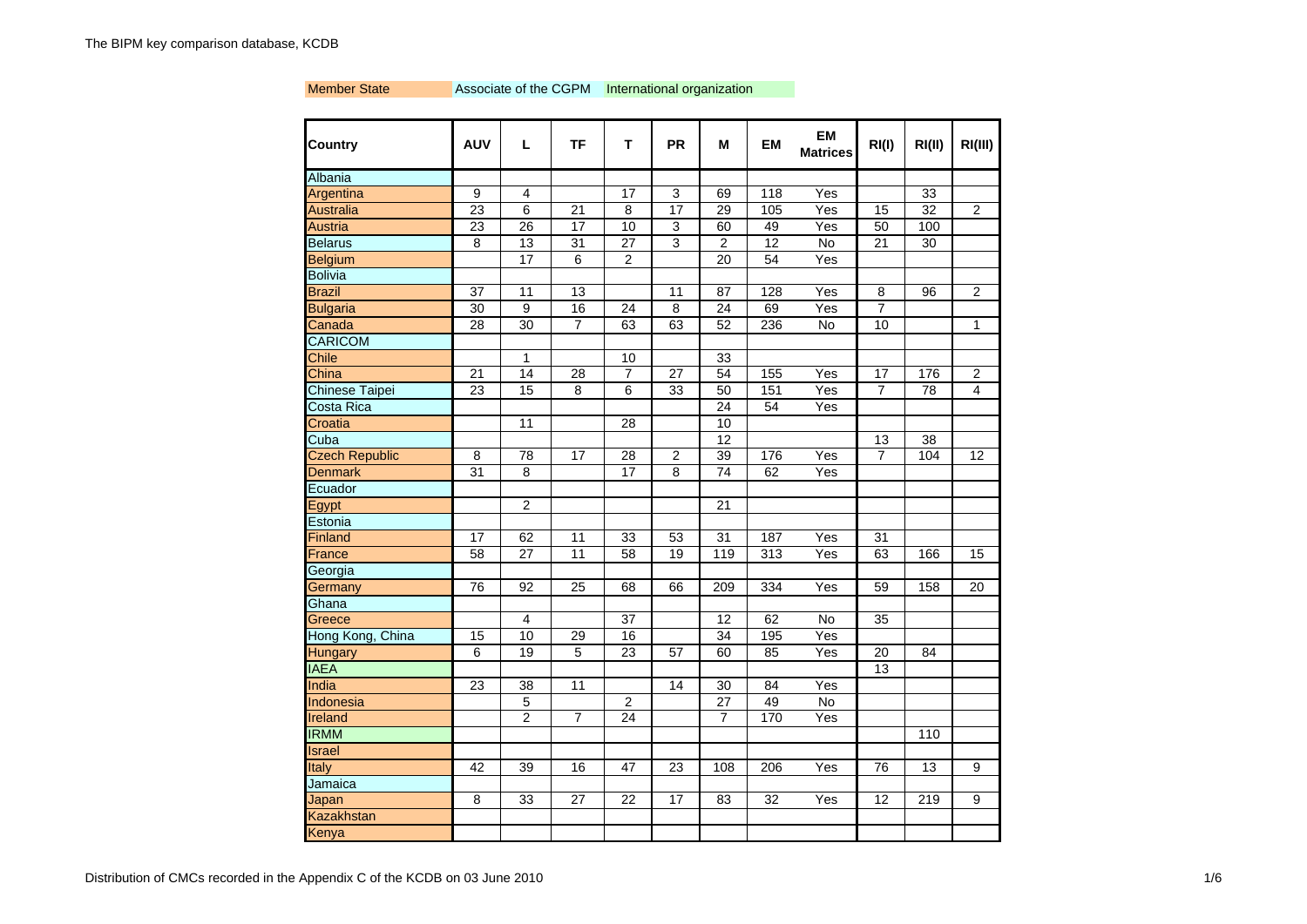#### Member State **Associate of the CGPM** International organization

| <b>Country</b>                    | <b>AUV</b>                   | L               | TF              | т               | <b>PR</b>       | M    | <b>EM</b>       | <b>EM</b><br><b>Matrices</b> | RI(I)           | RI(II) | RI(III) |
|-----------------------------------|------------------------------|-----------------|-----------------|-----------------|-----------------|------|-----------------|------------------------------|-----------------|--------|---------|
| Korea                             | 41                           | $\overline{5}$  | 23              | 14              | 31              | 47   | 135             | Yes                          | 12              | 190    | 6       |
| Latvia                            |                              |                 |                 |                 |                 |      |                 |                              |                 |        |         |
| Lithuania                         |                              | 9               | 16              | 6               |                 | 21   | 33              | No                           |                 |        |         |
| <b>Malaysia</b>                   | 21                           | $\overline{7}$  | 4               | 6               | 8               | 15   | 79              | Yes                          | 15              |        |         |
| Malta                             |                              |                 |                 |                 |                 |      |                 |                              |                 |        |         |
| <b>Mexico</b>                     | 40                           | 22              | 9               | 15              | 30              | 54   | 55              | Yes                          |                 |        |         |
| Moldova                           |                              |                 |                 |                 |                 |      |                 |                              |                 |        |         |
| Netherlands, The                  | 6                            | 76              | 31              | 48              | 13              | 89   | 235             | Yes                          | 28              | 57     |         |
| New-Zealand                       |                              | 21              | 11              | 11              | 27              | 20   | 107             | Yes                          |                 |        |         |
| Norway                            |                              | 10              |                 | 19              | 3               | 22   | 74              | Yes                          | 22              |        |         |
| Panama                            |                              |                 | $\overline{2}$  |                 |                 | 20   | 4               | No                           |                 |        |         |
| Paraguay                          |                              |                 |                 |                 |                 |      |                 |                              |                 |        |         |
| Peru                              |                              |                 |                 |                 |                 |      |                 |                              |                 |        |         |
| Philippines                       |                              |                 |                 |                 |                 |      |                 |                              |                 |        |         |
| Poland                            | 48                           | 34              | 13              | 42              | 6               | 74   | 149             | Yes                          | 5               | 68     |         |
| Portugal                          | $\overline{c}$               | 15              |                 | 39              |                 | 30   | $\overline{27}$ | Yes                          | 43              |        |         |
| Romania                           | $\overline{8}$               | 17              | 9               | 24              | 8               | 30   | 98              | $\overline{Yes}$             |                 | 34     |         |
| Russia                            | $\overline{72}$              | 19              | 36              | 137             | 44              | 59   | 325             | Yes                          | 161             | 124    | 44      |
| Serbia                            |                              | 9               | 12              | 13              | $\overline{7}$  | 10   | 94              | Yes                          |                 |        |         |
| Singapore                         |                              | 5               | 4               | 10              | $\overline{36}$ | 25   | 128             | Yes                          |                 |        |         |
| Slovakia                          | 6                            | $\overline{22}$ | 16              | 70              | $\overline{11}$ | 53   | 79              | Yes                          | 30              | 37     | 9       |
| Slovenia                          |                              | $\overline{24}$ | 11              | $\overline{36}$ |                 | 16   | 159             | Yes                          |                 |        |         |
| <b>South Africa</b>               | 38                           | 7               |                 | 26              | 55              | 47   | 112             | <b>No</b>                    | 1               | 36     |         |
| Spain                             | 20                           | 35              | 19              | 52              | 38              | 48   | 94              | Yes                          | 52              | 97     |         |
| Sri Lanka                         |                              |                 |                 |                 |                 |      |                 |                              |                 |        |         |
| Sweden                            | 33                           | 41              | 19              | $\overline{27}$ | 29              | 80   | 199             | Yes                          | 29              |        |         |
| Switzerland                       | 24                           | 62              | $\overline{12}$ | 37              | 27              | 50   | 131             | Yes                          | 8               | 21     |         |
| Thailand                          |                              | 25              | 6               | 4               |                 | 30   | 313             | No                           |                 |        |         |
| The FYR Macedonia                 |                              |                 |                 |                 |                 |      |                 |                              |                 |        |         |
| Tunisia                           |                              |                 |                 |                 |                 |      |                 |                              |                 |        |         |
| Turkey                            | $\overline{25}$              | 51              | 20              | 50              | 10              | 86   | 198             | Yes                          |                 |        |         |
| <b>Ukraine</b>                    | 15                           | $\overline{25}$ | 17              |                 |                 | 3    | 33              | Yes                          |                 |        |         |
| <b>United Kingdom</b>             | 42                           | 46              | 12              | 41              | 129             | 81   | 326             | Yes                          | 36              | 116    | 42      |
| <b>United States</b>              | 32                           | 49              | 9               | 81              | 126             | 119  | 329             | Yes                          | 35              | 497    | 8       |
| <b>Uruguay</b>                    |                              |                 |                 | 12              |                 | 45   | 132             | No                           |                 |        |         |
| <b>Viet Nam</b>                   |                              |                 |                 |                 |                 |      |                 |                              |                 |        |         |
| <b>WMO</b>                        |                              |                 |                 |                 |                 |      |                 |                              |                 |        |         |
| <b>Total by Metrology</b><br>Area | 959                          | 1212            | 617             | 1397            | 1065            | 2554 |                 | 6734                         | 941             | 2714   | 185     |
|                                   |                              |                 |                 |                 | 14538           |      |                 |                              |                 | 3840   |         |
|                                   |                              |                 |                 |                 |                 |      |                 |                              | <b>Total RI</b> |        |         |
|                                   | <b>Total General Physics</b> |                 |                 |                 |                 |      |                 |                              |                 |        |         |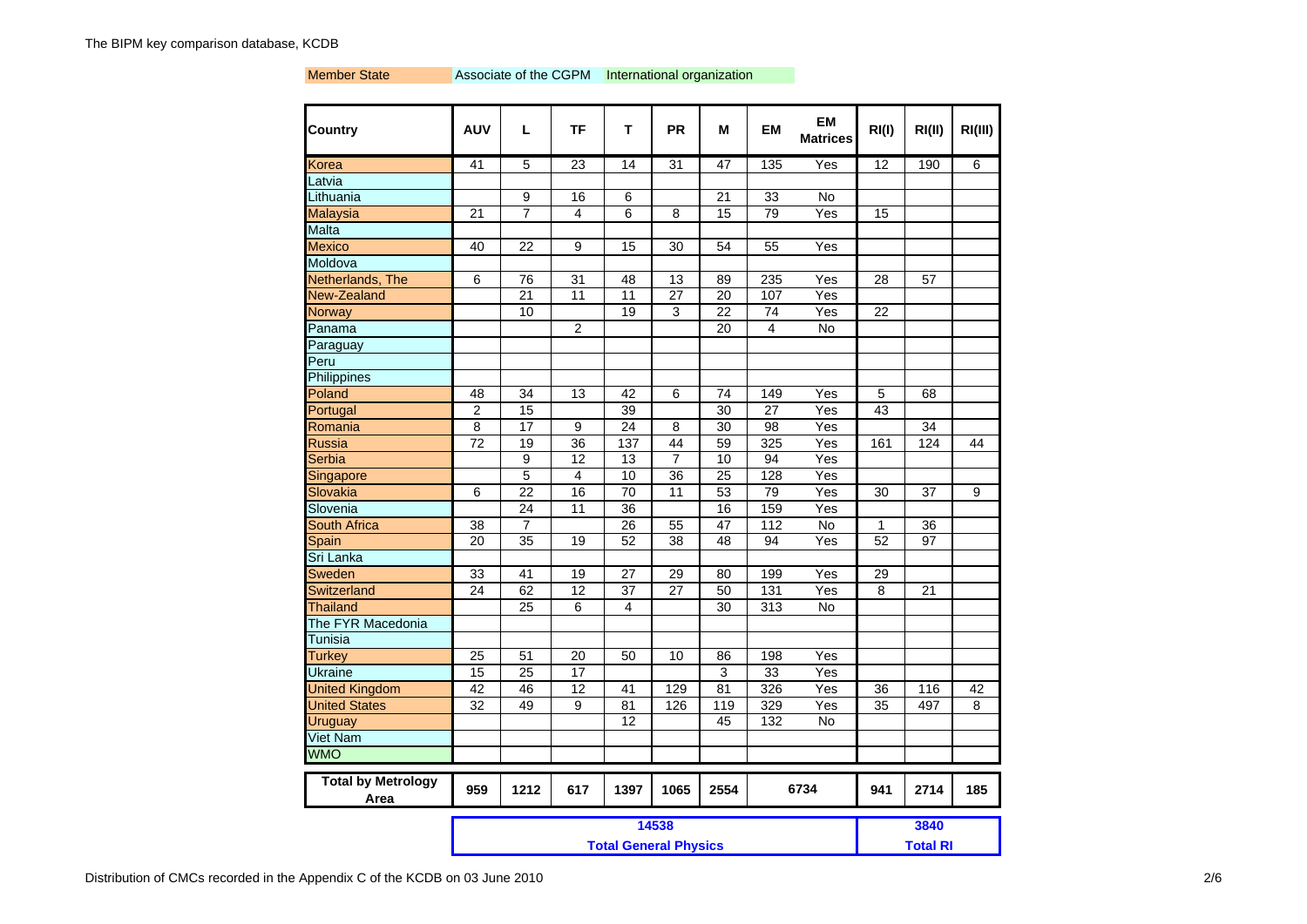Member State Associate of the CGPM International organization

|                       |      |                |              |      |                |                |                |                |                 |                |                 |                |    |    |                                                      | <b>Total by country</b> |
|-----------------------|------|----------------|--------------|------|----------------|----------------|----------------|----------------|-----------------|----------------|-----------------|----------------|----|----|------------------------------------------------------|-------------------------|
| <b>Country</b>        | QM/1 | QM/2           | QM/3         | QM/4 | QM / 5         | QM/6           | QM/7           | QM/8           |                 |                |                 |                |    |    | QM/9   QM/10   QM/11   QM/12   QM/13   QM/14   QM/15 | for all metrology       |
|                       |      |                |              |      |                |                |                |                |                 |                |                 |                |    |    |                                                      | areas                   |
| Albania               |      |                |              |      |                |                |                |                |                 |                |                 |                |    |    |                                                      | $\mathbf 0$             |
| Argentina             |      | 5              | 6            |      | 2              |                |                |                |                 |                |                 |                | 9  |    |                                                      | 275                     |
| <b>Australia</b>      | 25   |                | $\mathbf{1}$ | 10   | $\overline{4}$ |                |                |                |                 | $\overline{2}$ | 8               |                | 6  |    |                                                      | 314                     |
| Austria               |      |                |              |      |                |                |                |                |                 |                |                 |                |    |    |                                                      | 338                     |
| <b>Belarus</b>        |      |                |              | 3    |                | $\overline{1}$ |                |                |                 |                |                 |                |    |    |                                                      | 151                     |
| <b>Belgium</b>        |      |                |              |      |                |                |                |                |                 |                |                 |                |    |    |                                                      | 99                      |
| <b>Bolivia</b>        |      |                |              |      |                |                |                |                |                 |                |                 |                |    |    |                                                      | $\mathbf{0}$            |
| <b>Brazil</b>         |      |                |              | 18   | 2              | 5              | $\overline{4}$ |                |                 |                |                 |                |    |    |                                                      | 422                     |
| <b>Bulgaria</b>       |      |                |              |      |                | 3              |                |                |                 |                |                 |                |    |    |                                                      | 190                     |
| Canada                |      |                |              |      | 39             |                |                |                |                 | 30             |                 |                | 35 |    |                                                      | 594                     |
| <b>CARICOM</b>        |      |                |              |      |                |                |                |                |                 |                |                 |                |    |    |                                                      | $\mathbf 0$             |
| Chile                 |      | 6              |              |      | $\mathbf{1}$   | 1              |                |                |                 |                | 3               |                |    |    |                                                      | 55                      |
| China                 | 92   | 45             | 19           | 33   |                | 5              |                |                |                 | 11             | 20              | 8              |    |    | $\overline{1}$                                       | 735                     |
| Chinese Taipei        |      |                |              | 3    |                |                |                |                |                 |                |                 |                |    |    |                                                      | 378                     |
| Costa Rica            |      |                |              |      |                |                |                |                |                 |                |                 |                |    |    |                                                      | 78                      |
| Croatia               |      |                |              |      |                |                |                |                |                 |                |                 |                |    |    |                                                      | 49                      |
| Cuba                  |      |                |              |      |                |                |                |                |                 |                |                 |                |    |    |                                                      | 63                      |
| <b>Czech Republic</b> |      |                |              | 14   |                |                | $\mathbf{1}$   |                |                 | 14             |                 |                |    |    |                                                      | 500                     |
| <b>Denmark</b>        |      |                |              |      |                | $\,6$          | 3              |                |                 |                |                 |                |    |    |                                                      | 209                     |
| Ecuador               |      |                |              |      |                |                |                |                |                 |                |                 |                |    |    |                                                      | $\mathbf 0$             |
| Egypt                 |      |                |              |      |                |                |                |                |                 |                |                 |                |    |    |                                                      | $\overline{23}$         |
| Estonia               |      |                |              |      |                |                |                |                |                 |                |                 |                |    |    |                                                      | $\overline{0}$          |
| Finland               |      |                |              | 5    |                |                |                |                |                 |                |                 |                |    |    |                                                      | 430                     |
| France                |      | 24             | 20           | 40   | 8              | $\overline{c}$ |                |                |                 |                | $\overline{22}$ |                | 10 |    |                                                      | 975                     |
| Georgia               |      |                |              |      |                |                |                |                |                 |                |                 |                |    |    |                                                      | $\mathbf 0$             |
| Germany               | 33   | 29             | 16           | 86   | 10             | 9              | $\overline{4}$ | 245            | $\overline{32}$ | 27             | 13              | $\overline{2}$ | 65 | 20 | $\overline{2}$                                       | 1700                    |
| Ghana                 |      |                |              |      |                |                |                |                |                 |                |                 |                |    |    |                                                      | $\mathbf 0$             |
| Greece                |      |                |              |      |                |                |                |                |                 |                |                 |                |    |    |                                                      | 150                     |
| Hong Kong, China      |      |                |              |      |                |                |                |                |                 |                | 3               |                | 5  |    |                                                      | 307                     |
| <b>Hungary</b>        |      |                |              | 16   |                | $\overline{7}$ | $\overline{4}$ |                |                 |                |                 |                |    |    |                                                      | 386                     |
| <b>IAEA</b>           |      |                |              |      |                |                |                |                |                 |                |                 |                |    |    |                                                      | 13                      |
| India                 |      |                |              |      |                |                |                |                |                 |                |                 |                |    |    |                                                      | 200                     |
| Indonesia             |      |                |              |      |                |                |                |                |                 |                |                 |                |    |    |                                                      | 83                      |
| Ireland               |      |                |              |      |                |                |                |                |                 |                |                 |                |    |    |                                                      | 210                     |
| <b>IRMM</b>           | 30   | $\overline{7}$ | 14           |      | 13             |                |                |                | 9               | 18             | $\overline{14}$ | 3              | 30 |    |                                                      | 248                     |
| <b>Israel</b>         |      |                |              |      |                |                |                |                |                 |                |                 |                |    |    |                                                      | $\mathbf 0$             |
| <b>Italy</b>          |      |                |              | 3    |                |                | $\overline{2}$ | $\overline{3}$ |                 | $\overline{2}$ |                 |                |    |    |                                                      | 589                     |
| Jamaica               |      |                |              |      |                |                |                |                |                 |                |                 |                |    |    |                                                      | $\mathbf 0$             |
| Japan                 | 14   | 20             | 10           | 144  | 21             | 6              |                |                | 4               | $\overline{4}$ | 18              |                | 38 |    |                                                      | 741                     |
| <b>Kazakhstan</b>     |      |                |              |      |                |                |                |                |                 |                |                 |                |    |    |                                                      | $\mathbf 0$             |
| Kenya                 |      |                |              |      |                |                |                |                |                 |                |                 |                |    |    |                                                      | $\mathbf 0$             |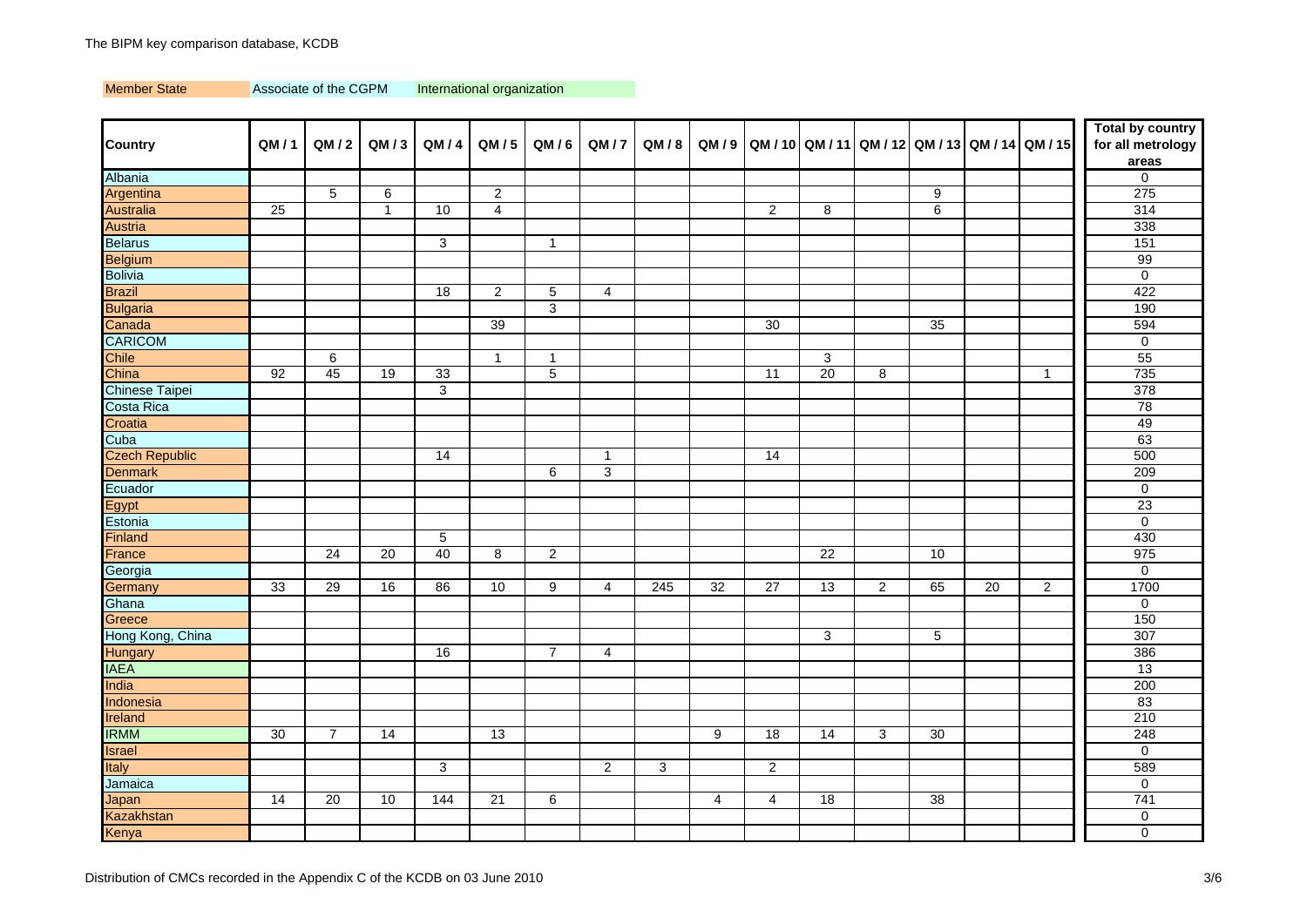Member State Associate of the CGPM International organization

| <b>Country</b>                    | QM/1                           | QM/2           | QM/3           | QM/4             | QM/5            | QM/6           | QM/7           | QM/8            |                  |                 |                |              |                |    | QM/9 QM/10 QM/11 QM/12 QM/13 QM/14 QM/15 | <b>Total by country</b><br>for all metrology<br>areas |
|-----------------------------------|--------------------------------|----------------|----------------|------------------|-----------------|----------------|----------------|-----------------|------------------|-----------------|----------------|--------------|----------------|----|------------------------------------------|-------------------------------------------------------|
| Korea                             | $\overline{2}$                 | 21             | 50             | 300              |                 | 5              |                |                 |                  | 18              | 30             |              | 4              |    |                                          | 934                                                   |
| Latvia                            |                                |                |                |                  |                 |                |                |                 |                  |                 |                |              |                |    |                                          | $\mathbf 0$                                           |
| Lithuania                         |                                |                |                |                  |                 |                |                |                 |                  |                 |                |              |                |    |                                          | 85                                                    |
| <b>Malaysia</b>                   |                                |                |                |                  |                 |                |                |                 |                  |                 |                |              |                |    |                                          | 155                                                   |
| <b>Malta</b>                      |                                |                |                |                  |                 |                |                |                 |                  |                 |                |              |                |    |                                          | $\mathbf 0$                                           |
| <b>Mexico</b>                     | 53                             | 31             | 66             | 15               | 9               | 8              | $\mathbf{1}$   | $\overline{11}$ |                  | 4               | $\overline{7}$ |              | 71             |    |                                          | 501                                                   |
| Moldova                           |                                |                |                |                  |                 |                |                |                 |                  |                 |                |              |                |    |                                          | $\mathsf 0$                                           |
| Netherlands, The                  | 17                             |                |                | 220              | $\overline{2}$  |                |                |                 |                  |                 | $\mathbf{1}$   |              | $\overline{4}$ |    |                                          | 827                                                   |
| New-Zealand                       |                                |                |                |                  |                 |                |                |                 |                  |                 |                |              |                |    |                                          | 197                                                   |
| <b>Norway</b>                     |                                |                |                |                  |                 |                |                |                 |                  |                 |                |              |                |    |                                          | 150                                                   |
| Panama                            |                                |                |                |                  |                 |                |                |                 |                  |                 |                |              |                |    |                                          | 26                                                    |
| Paraguay                          |                                |                |                |                  |                 |                |                |                 |                  |                 |                |              |                |    |                                          | $\mathbf 0$                                           |
| Peru                              |                                |                |                |                  |                 |                |                |                 |                  |                 |                |              |                |    |                                          | $\pmb{0}$                                             |
| Philippines                       |                                |                |                |                  |                 |                |                |                 |                  |                 |                |              |                |    |                                          | $\mathbf 0$                                           |
| Poland                            |                                |                |                | 9                |                 | 13             | $\overline{2}$ |                 |                  |                 |                |              |                |    |                                          | 463                                                   |
| Portugal                          |                                |                |                | $\overline{20}$  |                 |                |                |                 |                  |                 |                |              |                |    |                                          | 176                                                   |
| Romania                           |                                | $\overline{1}$ |                |                  |                 |                |                |                 |                  |                 |                |              |                |    |                                          | 229                                                   |
| Russia                            | 3                              | 15             | 25             | 315              | $\mathbf{1}$    | 6              | 2              | 16              |                  |                 | 5              |              | 4              |    |                                          | 1413                                                  |
| Serbia                            |                                |                |                |                  |                 |                |                |                 |                  |                 |                |              |                |    |                                          | 145                                                   |
| Singapore                         |                                |                |                |                  |                 |                |                |                 |                  |                 |                |              |                |    |                                          | 208                                                   |
| Slovakia                          | $\overline{7}$                 | 29             |                | 19               |                 | 11             | $\overline{c}$ |                 |                  |                 |                |              |                |    |                                          | 401                                                   |
| Slovenia                          |                                |                |                |                  |                 |                |                |                 |                  |                 |                |              |                |    |                                          | 246                                                   |
| <b>South Africa</b>               |                                |                | $\overline{2}$ | 11               |                 |                |                | 4               |                  |                 | $\overline{2}$ |              | 3              |    | $\overline{1}$                           | 345                                                   |
| <b>Spain</b>                      |                                |                |                | 24               |                 |                |                |                 |                  |                 |                |              |                |    |                                          | 479                                                   |
| Sri Lanka                         |                                |                |                |                  |                 |                |                |                 |                  |                 |                |              |                |    |                                          | $\mathbf 0$                                           |
| <b>Sweden</b>                     |                                |                |                |                  |                 |                |                |                 |                  |                 |                |              |                |    |                                          | 457                                                   |
| Switzerland                       |                                |                |                | 8                |                 |                |                |                 |                  |                 |                |              |                |    |                                          | 380                                                   |
| <b>Thailand</b>                   |                                |                |                |                  |                 | $\overline{3}$ |                |                 |                  |                 |                |              |                |    |                                          | 381                                                   |
| The FYR Macedonia                 |                                |                |                |                  |                 |                |                |                 |                  |                 |                |              |                |    |                                          | $\mathbf 0$                                           |
| Tunisia                           |                                |                |                |                  |                 |                |                |                 |                  |                 |                |              |                |    |                                          | $\mathbf 0$                                           |
| <b>Turkey</b>                     |                                |                |                |                  |                 |                |                |                 |                  |                 |                |              |                |    |                                          | 440                                                   |
| <b>Ukraine</b>                    |                                |                |                | $\mathbf{3}$     |                 | 3              | $\mathbf{3}$   |                 |                  |                 |                |              |                |    |                                          | 102                                                   |
| <b>United Kingdom</b>             | 19                             | 40             | 6              | 237              | 12              |                |                | $\overline{4}$  | $\boldsymbol{2}$ | $\overline{12}$ | 16             | $\mathbf{1}$ | 11             |    |                                          | 1231                                                  |
| <b>United States</b>              | 10                             | 73             | 146            | $\overline{135}$ | $\overline{21}$ | 10             | 3              |                 | 9                | 208             | 117            | 35           | 205            | 14 |                                          | 2271                                                  |
| <b>Uruguay</b>                    |                                |                |                |                  |                 |                |                |                 |                  |                 |                |              |                |    |                                          | 189                                                   |
| <b>Viet Nam</b>                   |                                |                |                |                  |                 |                |                |                 |                  |                 |                |              |                |    |                                          | $\pmb{0}$                                             |
| <b>OMW</b>                        |                                |                |                |                  |                 |                |                |                 |                  |                 |                |              |                |    |                                          | $\mathbf 0$                                           |
| <b>Total by Metrology</b><br>Area | 305                            | 346            | 381            | 1691             | 145             | 104            | 31             | 283             | 56               | 350             | 279            | 49           | 500            | 34 | 4                                        | <b>Grand total</b>                                    |
|                                   | 4558<br><b>Total Chemistry</b> |                |                |                  |                 |                |                |                 |                  | 22936           |                |              |                |    |                                          |                                                       |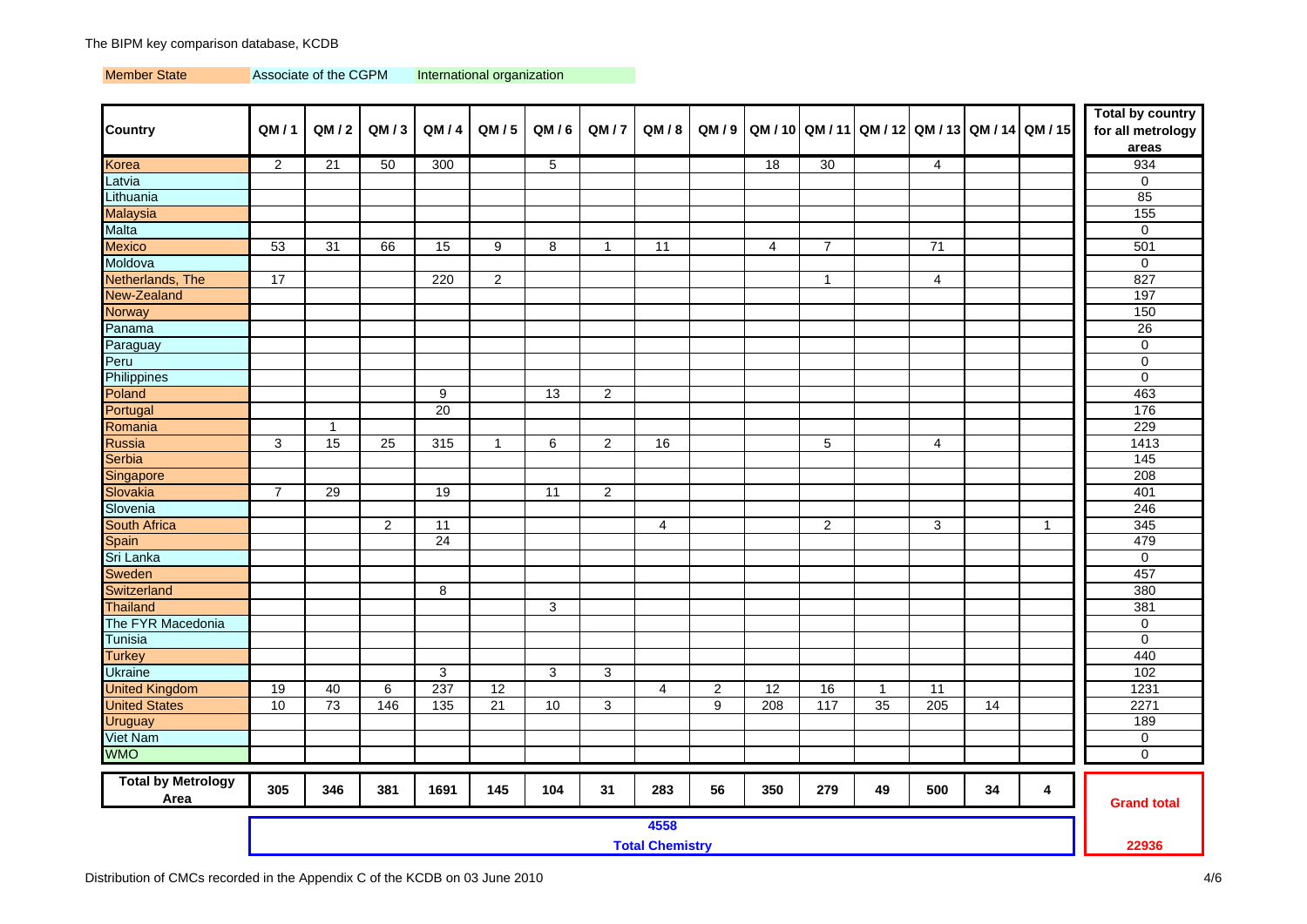# **Distribution of CMCs that are temporarily removed ("greyed-out") from the KCDB**

|                 | M                | $\overline{\mathsf{PR}}$ | EM | Ŧ  | R <sub>l</sub> | τ       | <b>AUV</b> | QM             | TF | <b>Total</b>              |
|-----------------|------------------|--------------------------|----|----|----------------|---------|------------|----------------|----|---------------------------|
| <b>COOMET</b>   |                  |                          |    |    |                |         |            |                |    |                           |
| KZ              | $6\phantom{1}$   |                          |    |    |                |         |            |                |    | $6\phantom{a}$            |
|                 |                  |                          |    |    |                |         |            |                |    | <b>Total COOMET: 6</b>    |
| <b>AFRIMETS</b> |                  |                          |    |    |                |         |            |                |    |                           |
| ZA              |                  | $5\phantom{.0}$          |    |    |                |         |            |                |    | $\overline{\mathbf{5}}$   |
|                 |                  |                          |    |    |                |         |            |                |    | <b>Total AFRIMETS: 5</b>  |
| <b>EURAMET</b>  |                  |                          |    |    |                |         |            |                |    |                           |
| <b>BG</b>       |                  |                          |    |    |                | 1       |            |                |    | 1                         |
| <b>FR</b>       | $\mathbf{3}$     |                          |    |    |                |         |            |                |    | $\overline{\mathbf{3}}$   |
| GR              | $\boldsymbol{4}$ |                          |    |    |                |         | 8          |                |    | 12                        |
| LV              | $\overline{7}$   |                          | 46 |    | 143            | $\bf 6$ |            |                |    | 202                       |
|                 |                  |                          |    |    |                |         |            |                |    | <b>Total EURAMET: 218</b> |
| <b>SIM</b>      |                  |                          |    |    |                |         |            |                |    |                           |
| <b>MX</b>       | 62               | $\overline{2}$           | 37 |    | $\mathbf{1}$   |         |            | $\overline{7}$ |    | 109                       |
| <b>BR</b>       |                  |                          |    | 11 |                |         |            |                |    | 11                        |
| <b>AR</b>       |                  |                          |    |    | 71             |         |            |                |    | 71                        |
| <b>JM</b>       | 22               |                          |    |    |                |         |            |                |    | 22                        |
| CA              |                  | $\boldsymbol{9}$         |    |    |                |         |            |                |    | $\boldsymbol{9}$          |

**Total SIM: 222**

**Total: 451 CMCs deleted**

Status as on 12 May 2010